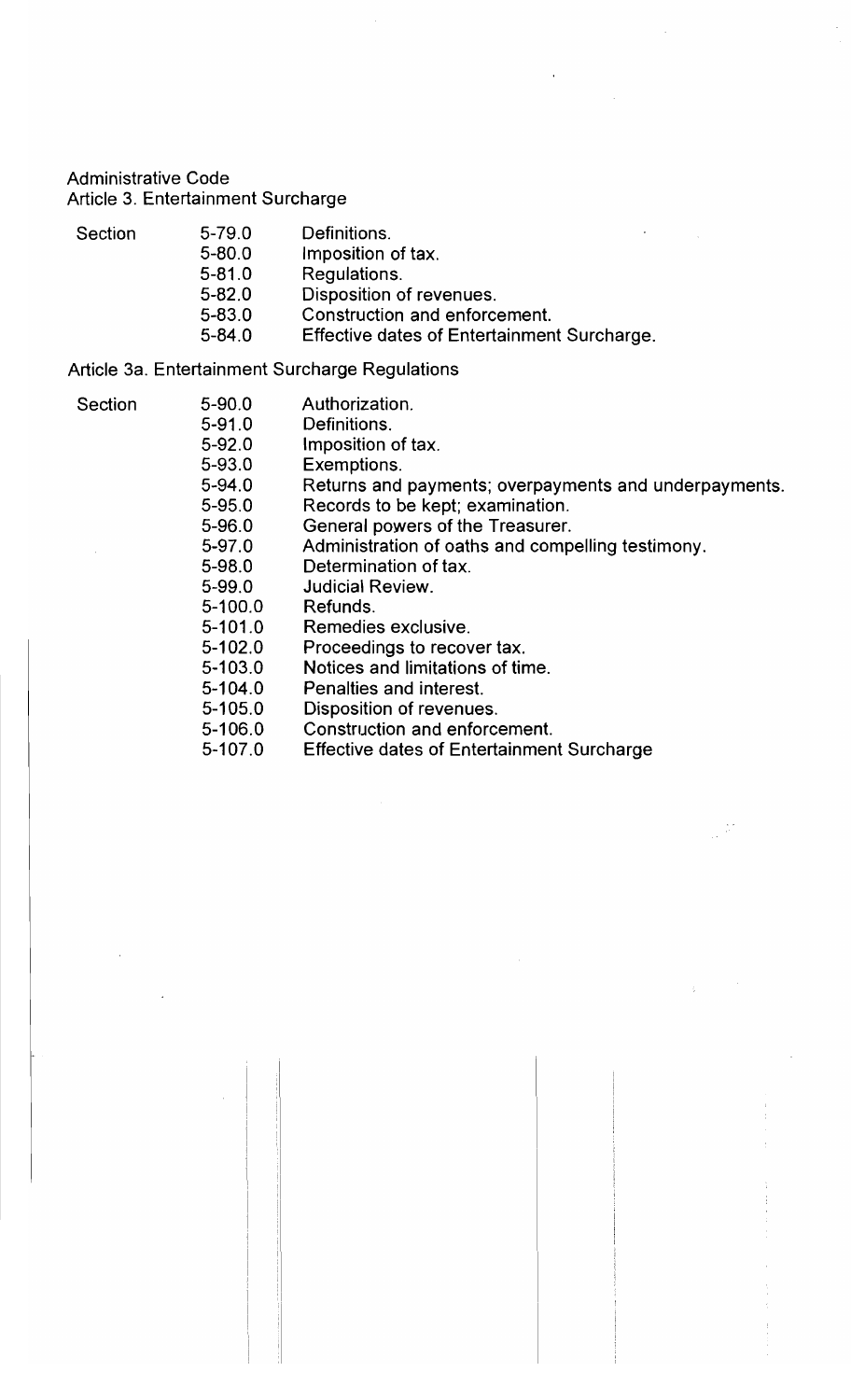### ARTICLE 3 ENTERTAINMENT SURCHARGE

§ 5-79.0 Definitions. When used in this article the following words shall have the meanings herein indicated:

- 1. "Comptroller." The Comptroller of the County.
- 2. "County." The County of Nassau.
- 3. "Entertainment." All forms of commercial and/or professional entertainment, including, but not limited to, concerts, professional athletic events, theatrical or operatic performances, and trade shows.
- 4. "Event." Any discrete event of entertainment for which a ticket is required for admission or attendance, including, but not limited to the following: a concert, professional athletic game, contest, meet or event, theatrical, dramatic musical, comedy or operatic performance, play, ballet, dance show, dance contest, musical competition, monologue, dialogue, debate, talk show, lecture, mime show, comedy show, vaudeville show, circus, carnival, demonstration, happening, performance event, light show, planetarium, star show, home improvement show, horse race, dog race, livestock show, air show, automobile show, boat show, computer show, garden show, horse show, dog show, cat show, pet show, gem show, trade show or other like or different entertainment event. Any event which requires a separate fee or charge for admission to or attendance at different of separate performances or times shall be taxed as a separate event for each separate fee or charge.
- 5. "Facility." Any area or facility or other place of entertainment with a permanent seating capacity in excess of two thousand, five hundred individuals, located in the County, excepting only (i) any such facility located at a college or university; and (ii) any such facility owned or operated by an off-track betting corporation or a non-profit racing association. The open space adjacent to a facility which is not within the physical structure of the facility itself shall not be deemed to be a facility for events which have occurred prior to the effective date of this legislation and occur thereafter.
- 6. "Operator." Any person having the right, as owner, tenant or otherwise, to operate a facility and sell tickets for events held at such facility or otherwise to collect the revenues derived therefrom. A facility may have more than one operator to the extent that more than one person has the right to derive revenues from ticket sales.
- 7. "Person." Any individual, partnership, society, association, joint-stock company, corporation, estate, receiver, trustee, assignee, referee or any other person acting in a fiduciary or representative capacity, whether appointed by a court or otherwise, and any combination of individuals.
- 8. "Ticket." The right of admission to or attendance at an event for an individual, whether or not such right is evidenced by a ticket. Tickets entitling more than one individual to be admitted or to attend an event shall be counted as one ticket for each individual. Season tickets or other tickets permitting admission to or attendance at more than one event shall be counted as one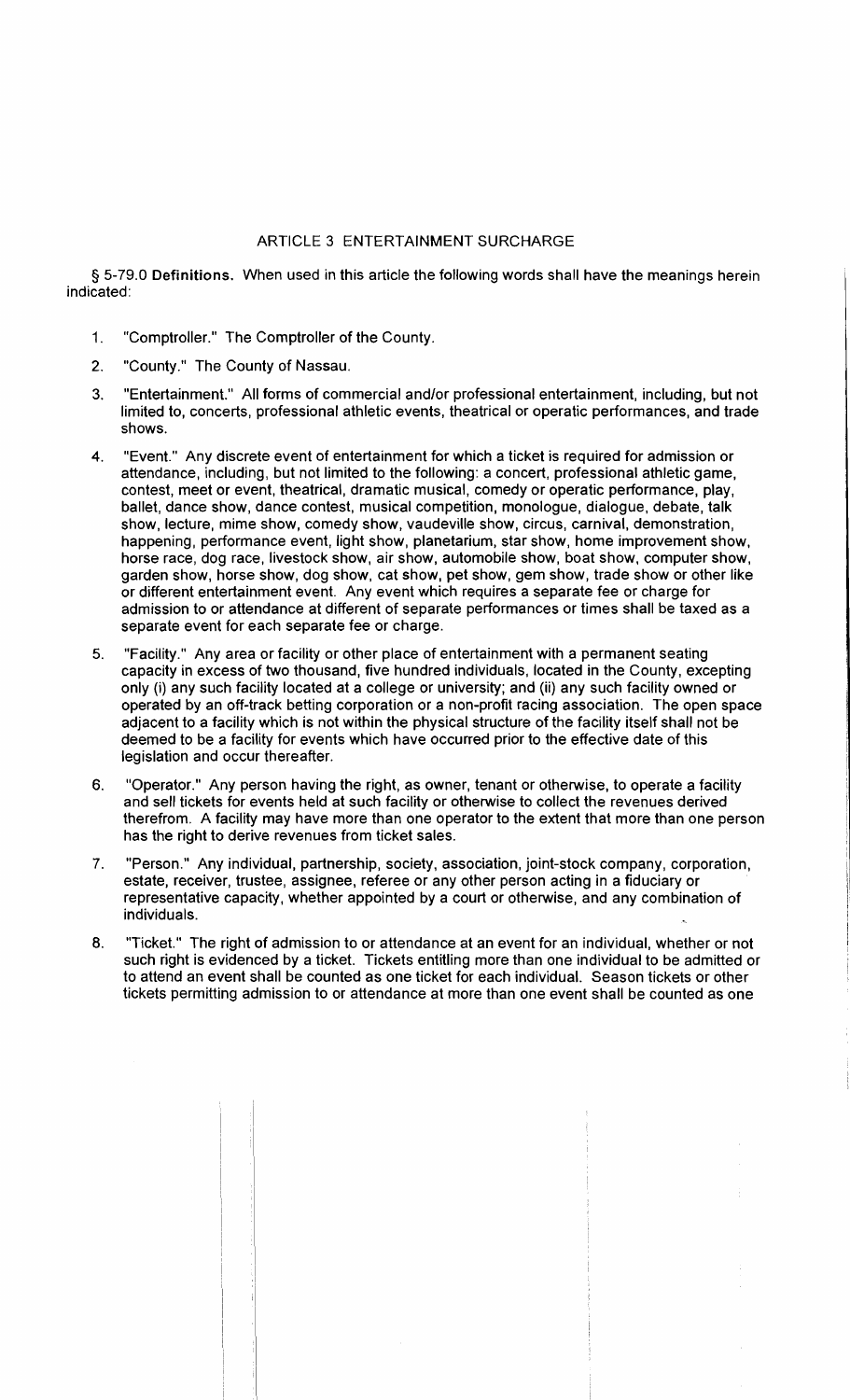- ticket for each such event. Tickets permitting admission to or attendance at a single event lasting longer than twenty-four consecutive hours shall be counted as one ticket for each day or portion thereof during which attendance is permitted.
- 9. "Treasurer." The treasurer of the County.

## § 5-80.0 Imposition of tax.

- a. A tax, to be known as an entertainment surcharge, is hereby imposed on the operator of every facility at the rate of one dollar and fifty cents on every ticket.
- b. The tax imposed hereunder shall not apply to events sponsored by colleges or universities or to amateur athletic competitions.
- c. The tax imposed hereunder shall be in addition to any and all other taxes. It shall be imposed only once per ticket.
- c. It is intended that the liability for the tax shall be upon the operator. The operator shall have the right to add the amount of the entertainment surcharge to and collect the same as part of the sales price of any ticket, but failure to do so shall not excuse payment of the tax. It shall be presumed that all tickets are subject to tax until the contrary is established, and the burden of proof that a ticket is taxable hereunder shall be upon the operator

## § 5-81.0 Regulations.

- a. The Treasurer shall prepare regulations as he shall deem appropriate for the administration, collection and enforcement of the entertainment surcharge. The regulations and any amendments thereto prepared by the Treasurer shall be submitted to the County Legislature and shall take effect when approved by local law, resolution or ordinance.
- b. The regulations shall conform to the provisions of this article. The regulations may contain any provision for the administration, collection and enforcement of the entertainment surcharge, including, without limitation, the identification of or means of identifying facilities, events and operators, the methods of calculation of the tax, the payment of the tax, exemptions and exclusions from the tax, the forms of any tax returns and other required information, the due dates of returns and payments, the determination of who must file returns, refunds for overpayments, procedures for the collection and enforcement of and challenges to the tax, including judicial review, record keeping requirements for affected persons, interest and penalties for unpaid taxes and other violations, and powers of investigation, audit and enforcement.
- c. The Treasurer is hereby authorized and empowered (i) to delegate his functions hereunder to a deputy treasurer or other employee or employees of his department, and, with consent of the County Comptroller, to the County Comptroller or any of his employees; (ii) to retain consultants, agents and counsel to assist in his duties hereunder; and (iii) subject to the approval of the County Legislature, to promulgate regulations for the interpretation, administration and enforcement of this article as provided in this section.

§ 5-82.0 Disposition of revenues. All revenues resulting from the imposition of the tax under this article shall be paid to the Treasurer and shall be credit to and deposited in the general fund of the County. Notwithstanding the foregoing, the Treasurer may apply the revenues derived from the entertainment surcharge tax to costs and expenses incurred in connection with the administration collection and enforcement of the entertainment surcharge to the extent funds have not been appropriated for such purposes.

§ 5-83.0 Construction and enforcement. This article shall be construed and enforced in conformity with section two of chapter one hundred seventy-nine of the laws of two thousand, pursuant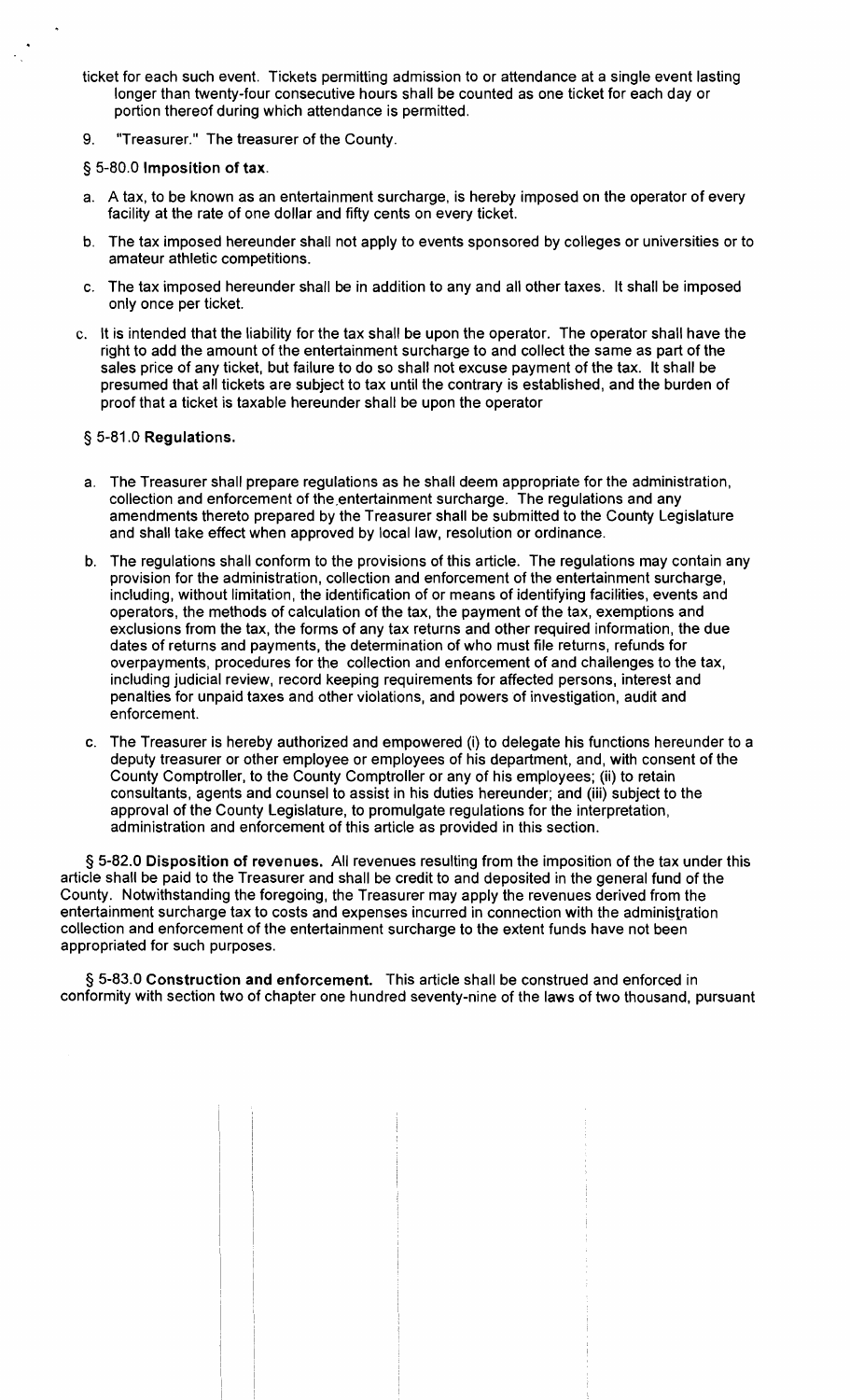to which it is enacted, and shall expire and be deemed repealed upon the expiration of such section.

(Amended by Local Law 2-2006, signed on March 7, 2006, with effective date as follows: "This local law shall become effective immediately and shall be deemed to have been in full force and effect on and after January 1, 2006.")

§ 5-84.0 Effective dates of entertainment surcharge. The entertainment surcharge shall be applicable to sales occurring on or after September 15, 2000 or tickets for events scheduled to occur or occurring on or after October 1, 2000.

(Title 3 added by Local Law 28-2000, effective July 31,2000; amended by Local Law 33-2000, effective September 12, 2000, and by Local Law 3-2001, effective September 6, 2000 for sales and effective on October 1, 2000 for all events.)

# ARTICLE 3a ENTERTAINMENT SURCHARGE REGULATIONS

§ 5-90.0 Authorization. These regulations are promulgated pursuant to Chapter 179 of the Laws of 2000, effective July 19, 2000, codified at New York State Tax Law Section 1202(d), and Local Law 28-2000, effective July 31, 2000 authorizing Nassau County to impose an entertainment surcharge (the "Local Law"). These regulations are not all inclusive, but are an adjunct to and must be read in conjunction with Article 29 of the New York State Tax Law, including Section 1202(d), and Local Law 28-2000.

§ 5-91.0 Definitions. When used in these regulations the following words shall have the meanings herein indicated:

1. "Comptroller." The Comptroller of the County.

2. "County." The County of Nassau.

3. "Entertainment." All forms of commercial or professional entertainment, including, but not limited to, concerts, professional athletic events, theatrical for operatic performances, and trade shows.

4. "Event." Any discrete event of entertainment for which a ticket is required for admission or attendance, including, but not limited to the following: a concert, professional athletic game, contest, meet or event, theatrical, dramatic, musical, comedy or operatic performance, play, ballet, dance show, dance contest, musical competition, monologue, dialogue, debate, talk show, lecture, mime show, comedy show, vaudeville show, circus, carnival, demonstration, happening, performance event, light show, planetarium, star show, home improvement show, horse race, dog race, livestock show, air show, automobile show, boat show, computer show, garden show, horse show, dog show, cat show, pet show, gem show, trade show or other like or different entertainment event. Any event which requires a separate fee or charge for admission to or attendance at different or separate performances or times shall be taxed as a separate event for each separate fee or charge.

"Facility." Any arena or facility, or other place of entertainment with a permanent seating capacity in excess of two thousand five hundred individuals, located in the County, excepting only (i) any such facility located at a college or university and (ii) any such facility owned or operated by an offtrack betting corporation or a non-profit racing association. Facilities must have a permanent seating capacity in excess of two thousand five hundred individuals in one room or open space and shall not include facilities where the seating capacity exceeds two thousand five hundred in the aggregate for two or more rooms or open space areas.

6. "Operator." Any person having the right, as owner, tenant or otherwise, to operate a facility and sell tickets for events held at such facility or otherwise to collect the revenues derived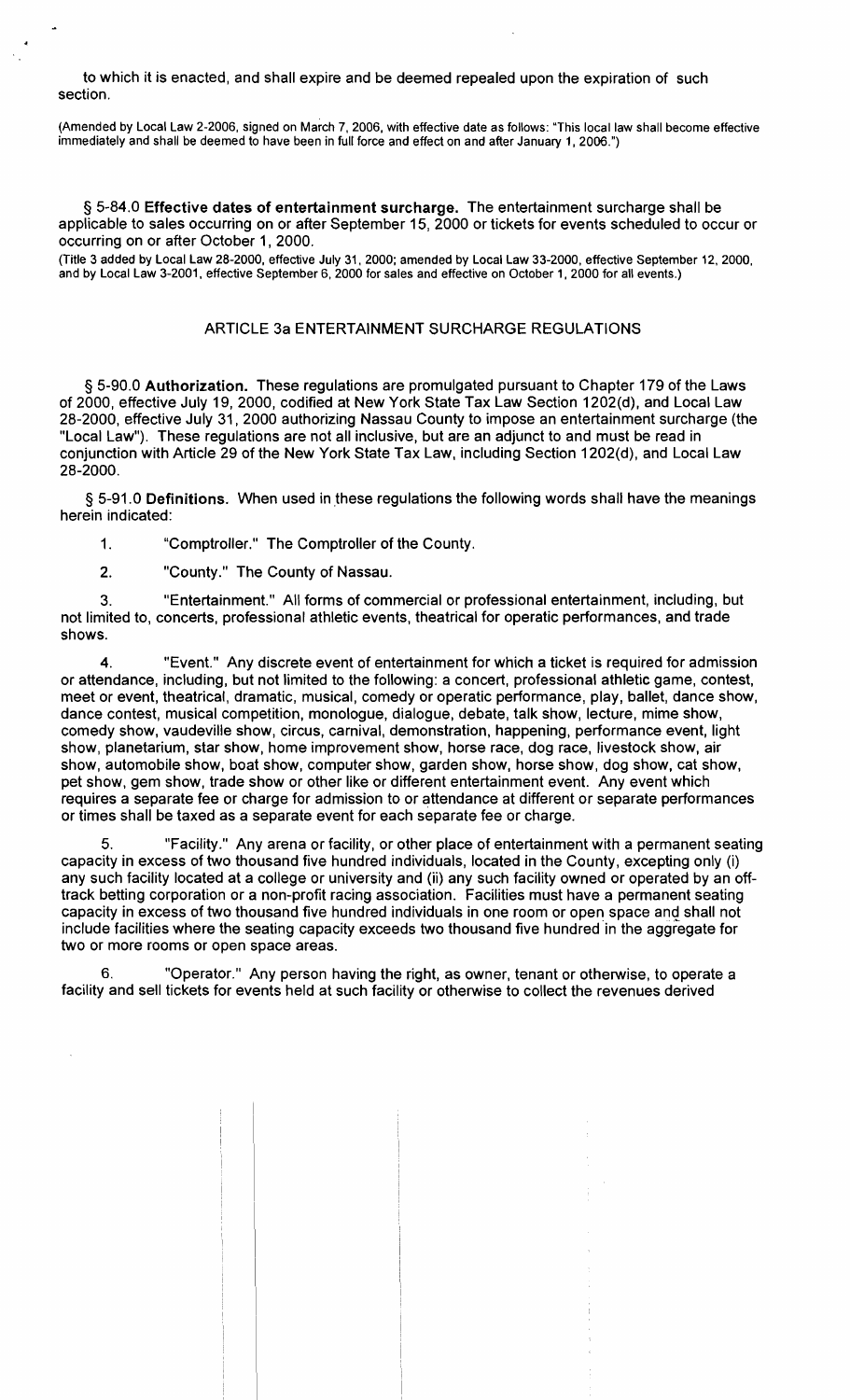therefrom. A facility may have more than one operator to the extent that more than one person has the right to derive revenues from ticket sales. The owner of the facility will be presumed to be the operator of the facility and therefore responsible for filing the necessary returns and paying the taxes due unless such owner registers a statement with the Treasurer on a form to be prescribed by the Treasurer indicating the identity of the party or parties who will be treated as an operator of the facility for purposes of this tax and providing a signed agreement by such other party or parties to be treated as such. Operators of a facility so designated by the owner thereof will be permitted to also register a statement with the Treasurer indicating the identity of any other party or parties who will also be treated as an operator of the facility and providing a signed agreement by such other party or parties to be treated as such.

"Person." Any individual, partnership, society, association, joint-stock company, corporation, estate, receiver, trustee, assignee, referee or any other person acting in a fiduciary or representative capacity, whether appointed by a court or otherwise, and any combination of individuals.

"Ticket." The right of admission to or attendance at an event for an individual, whether or not such right is evidenced by a ticket. Tickets entitling more than one individual to be admitted or to attend an event shall be counted as one ticket for each individual. Season tickets or other tickets permitting admission to or attendance at more than one event shall be counted as one ticket for each such event. Tickets permitting admission to or attendance at a single event lasting longer than twentyfour consecutive hours shall be counted as one ticket for each day or portion thereof during which attendance is permitted. To be considered a ticket, the right of admission to or attendance at an event must be obtained by a person in exchange for consideration, which includes monetary consideration, exchange, barter, the rendering of any service or any agreement therefore.

9. "Treasurer." The treasurer of the County or any duly authorized representative of the treasurer.

## § 5-92.0 Imposition or tax.

- a. A tax, to be known as an entertainment surcharge, is hereby imposed on every facility at the rate of one dollar and fifty cents on every ticket.
- b. The tax imposed hereunder shall not apply to events sponsored by colleges or universities or to amateur athletic competitions, provided that no event otherwise taxable shall be exempted from the entertainment surcharge solely because of the inclusion in such event of an amateur athletic contest and/or the participation with others by a college or university in the sponsorship of such event.
- c. The tax imposed hereunder shall be in addition to any and all other taxes. It shall be imposed only once on each ticket.
- d. It is intended that the liability for the tax shall be upon the operator. The operator shall have the right to add the amount of the entertainment surcharge to and collect the same as part of the sales price of any ticket, but failure to do so shall not excuse payment of the tax. It shall be presumed that all tickets are subject to tax until the contrary is established, and the burden of proof that a ticket is not taxable hereunder shall be upon the operator.

§ 5-93.0 Exemptions. The following organizations are exempt from the entertainment surcharge:

a. The State of New York, or any of its agencies, instrumentalities, public corporations (including a public corporation created pursuant to agreement or compact with another state or Canada) or political subdivisions where it is the purchaser, user or consumer;

b. The United States of America, and any of its agencies and instrumentalities insofar as it is immune from taxation where it is the purchaser, user or consumer;

c. The United Nations or other international organizations of which the United States of America is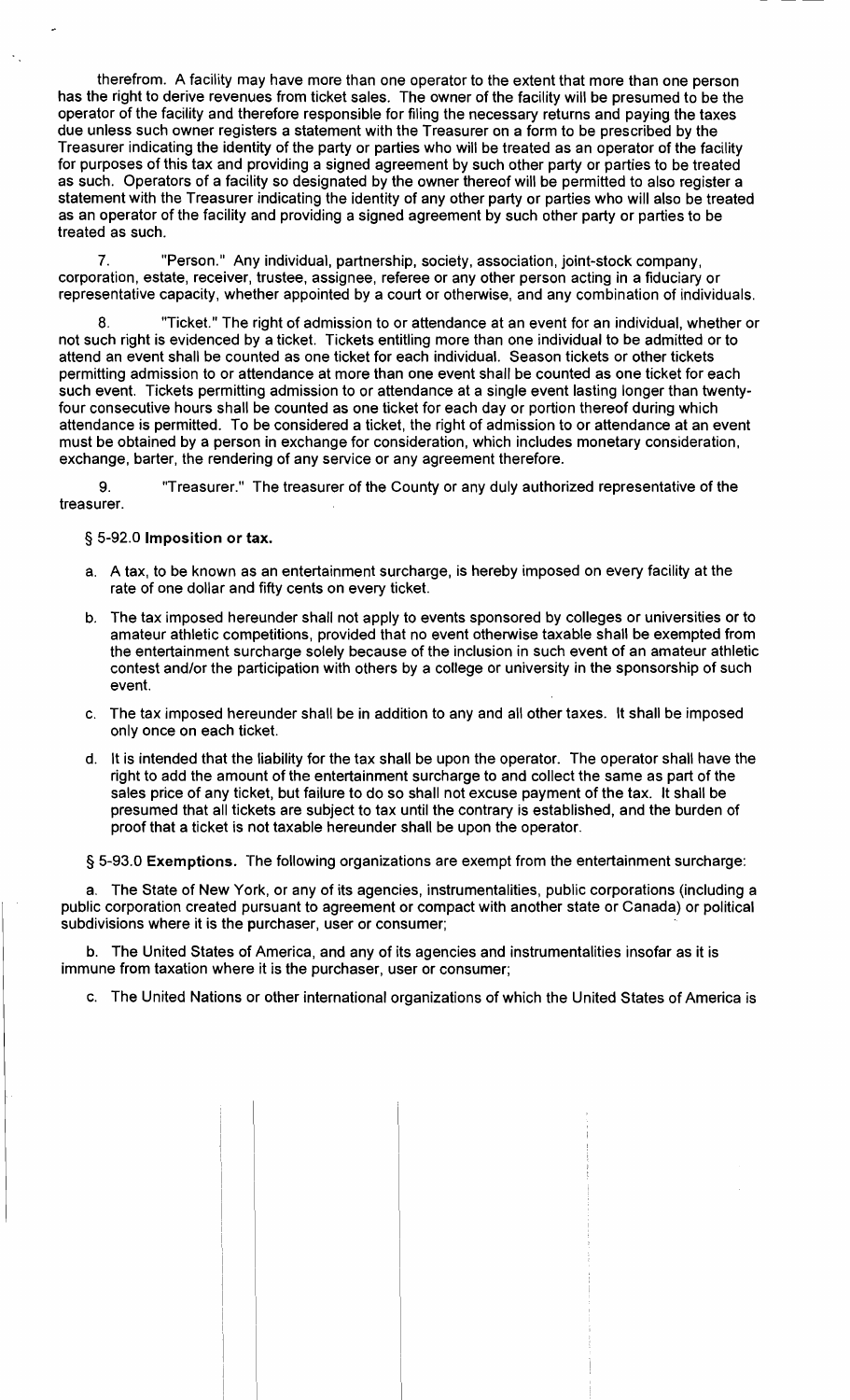### a member; and

d. Any corporation, or association, or trust, or community chest, fund or foundation, organized and operated exclusively for religious, charitable, or educational purposes, or for the prevention of cruelty to children or animals, and no part of the net earnings of which inures to the benefit of any private shareholder or individual, and no substantial part of the activities of which is carrying on propaganda, or otherwise attempting to influence legislation; provided however, that this subdivision shall not apply to an organization operated for the primary purpose of carrying on a trade or business for profit, whether or not all of its profits are payable to one or more organizations described in this subdivision.

### § 5-94.0 Returns and payments; overpayments and underpayments.

a. Every operator of an event whose receipts from the sale of tickets total \$300,000 or more in any quarter of the preceding four quarters must file with the Treasurer, on or before the 20th day of each month, a return showing the amount of all sales of tickets during the preceding month.

b. Every other operator shall file with the Treasurer, on a quarterly basis, a return showing the amount of sales of tickets during the preceding calendar quarter. A quarterly return shall be filed on or before the 20<sup>th</sup> day of the month following the end of the calendar quarter.

c. For the period through September 30, 2001, operators will determine their reporting cycle (monthly or quarterly) based on receipts from the sale of tickets for periods prior to the effective date of the entertainment surcharge as if the entertainment surcharge had been in effect.

d. Each return must be accompanied by the amount of tax, payable to the Treasurer, which is due with respect to sales of tickets occurring during the month or calendar quarter covered by the return.

e. The Treasurer will prescribe the form of the return and accompanying instructions. The return must show:

1. the name, address, federal employer identification number, and type of business of the operator;

2. for each event: the date, the number of tickets sold, the turnstile attendance, the name and location of the facility, the gross receipts from the sale of tickets, and the amount of tax due;

3. any credits claimed for tickets that are refunded;

4. for any event or sale of tickets that are exempt from tax: the date of the event, the number of tickets sold that are exempt, and the basis for the exemption;

5. penalties and interest, if any, and total amount due;

6. the signature of the operator or officer or employee of the operator signing the return and the individual's title;

7. the signature and address of the preparer, if other than the operator; and

8. the date prepared.

f. If the amount of tax required to be reported and paid is later determined to be greater or less than the amount actually reported and paid, the Treasurer shall:

1. Charge and collect from the operator the additional tax determined to be due, with interest and penalties, if any, thereon until paid; or

2. Refund any overpayment to the person entitled thereto pursuant to the regulations, without interest.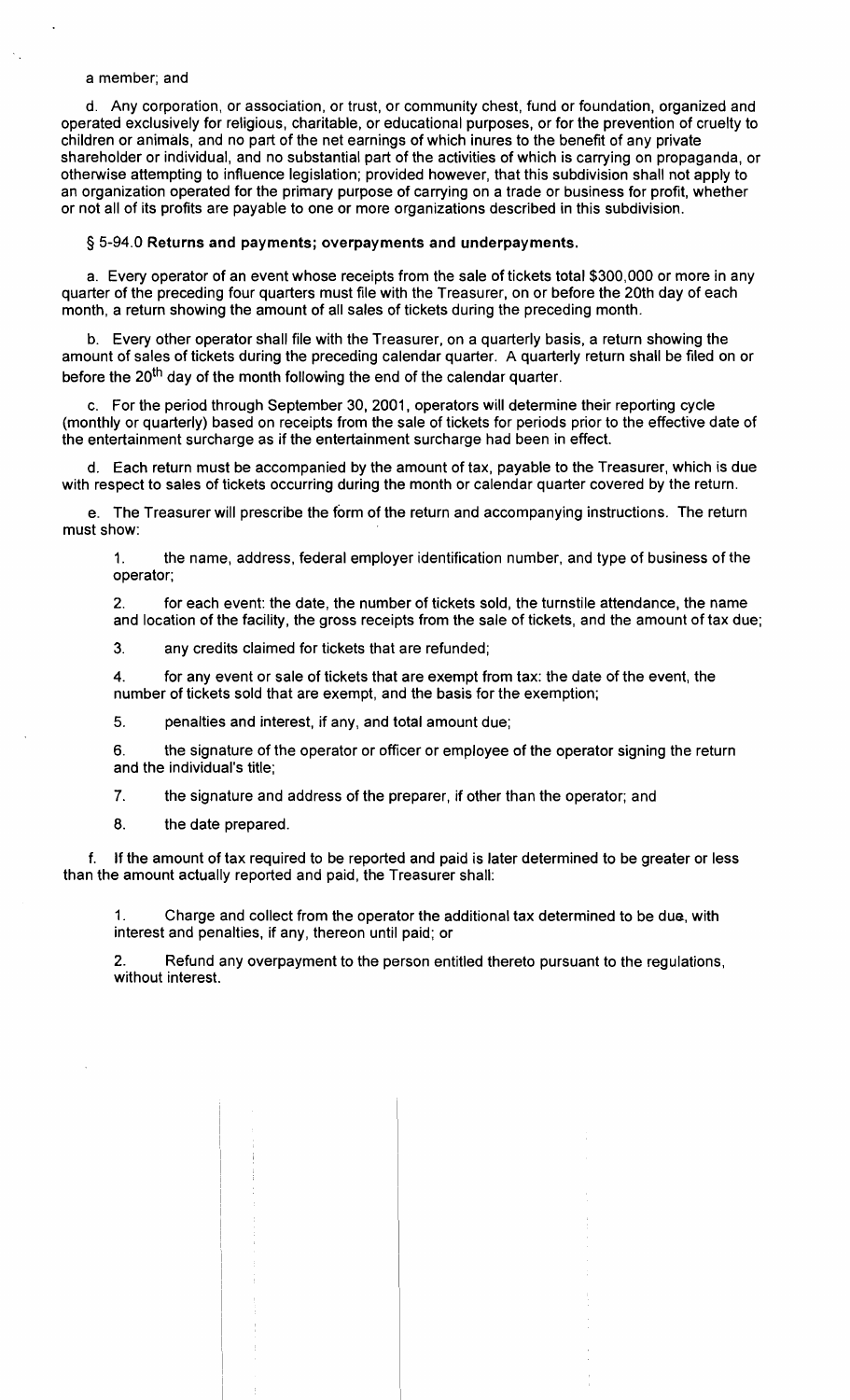## § 5-95.0 Records to be kept; examination.

a. All operators and all other vendors of tickets and sponsors of events held within the County shall maintain and keep for a period of three years such records of tickets received, sold, collected, canceled or delivered as may be required by the Treasurer.

b. The Treasurer and the Comptroller are hereby authorized to examine the books, papers, invoices and other records of any operator or other vendor of tickets or sponsor of events held within the County. To verify the accuracy of the tax imposed and assessed by Local Law, each such person is hereby directed and required to give to the Treasurer and the Comptroller, the means, facilities and opportunity for such examinations as are herein provided for and required.

The Treasurer shall investigate any failure to pay the tax required by Local Law or any other failure to comply with Local Law or the rules or regulations promulgated hereunder, and shall take the necessary steps to enforce compliance therewith.

§ 5-96.0 General powers of the Treasurer. In addition to the powers granted to the Treasurer in Article 29 of the New York State Tax Law, he is authorized and empowered pursuant to Local Law:

- 1. To delegate his functions hereunder to a deputy treasurer or other employee or employees of his department, and, with the consent of the Comptroller, to the Comptroller or any of his employees;
- 2. To promulgate rules and regulations for the interpretation, administration and enforcement of this article;
- 3. To extend, for cause shown, the time of filing any return for a period not exceeding thirty days; and
- 4. To retain consultants, agents and counsel to assist in his duties hereunder;

### § 5-97.0 Administration of oaths and compelling testimony.

a. The Treasurer and the employees or agents duly designated and authorized by the Treasurer shall have power to administer oaths and take affidavits in relation to any matter or proceeding in the exercise of their powers and duties under Local Law and these regulations. The Treasurer shall have power to subpoena and require the attendance of witnesses and the production of books, papers and documents to secure information pertinent to the performance of the duties of the Treasurer hereunder and of the enforcement of Local Law and these regulations, and to examine them in relation thereto, and to issue commissions for the examination of witnesses who are out of the state, or unable to attend before the Treasurer, or excused from attendance.

b. A justice of the supreme court, either in court or in chambers, shall have power summarily to enforce by proper proceedings the attendance and testimony of witnesses and the production and examination of books, papers and documents called for by the subpoena of the Treasurer.

c. Any person who shall refuse to testify or to produce books or records or who shall testify falsely in any matter pending before the Treasurer hereunder shall be guilty of a misdemeanor, punishment for which shall be a fine of not more than one thousand dollars or imprisonment for not more than one year, or both such fine and imprisonment.

d. The officers who serve the summons or subpoena of the Treasurer and witnesses attending in response thereto shall be entitled to the same fees as are allowed to officers and witnesses in civil cases in courts of record, except as herein otherwise provided. Such officers shall be the County sheriff and the County sheriff's duly appointed deputies.

§ 5-98.0 Determination of tax. If any person fails to pay the tax, or to file a return required by Local Law and these regulations, or if a return, when filed, is insufficient and the maker fails to file a

 $\mathbf i$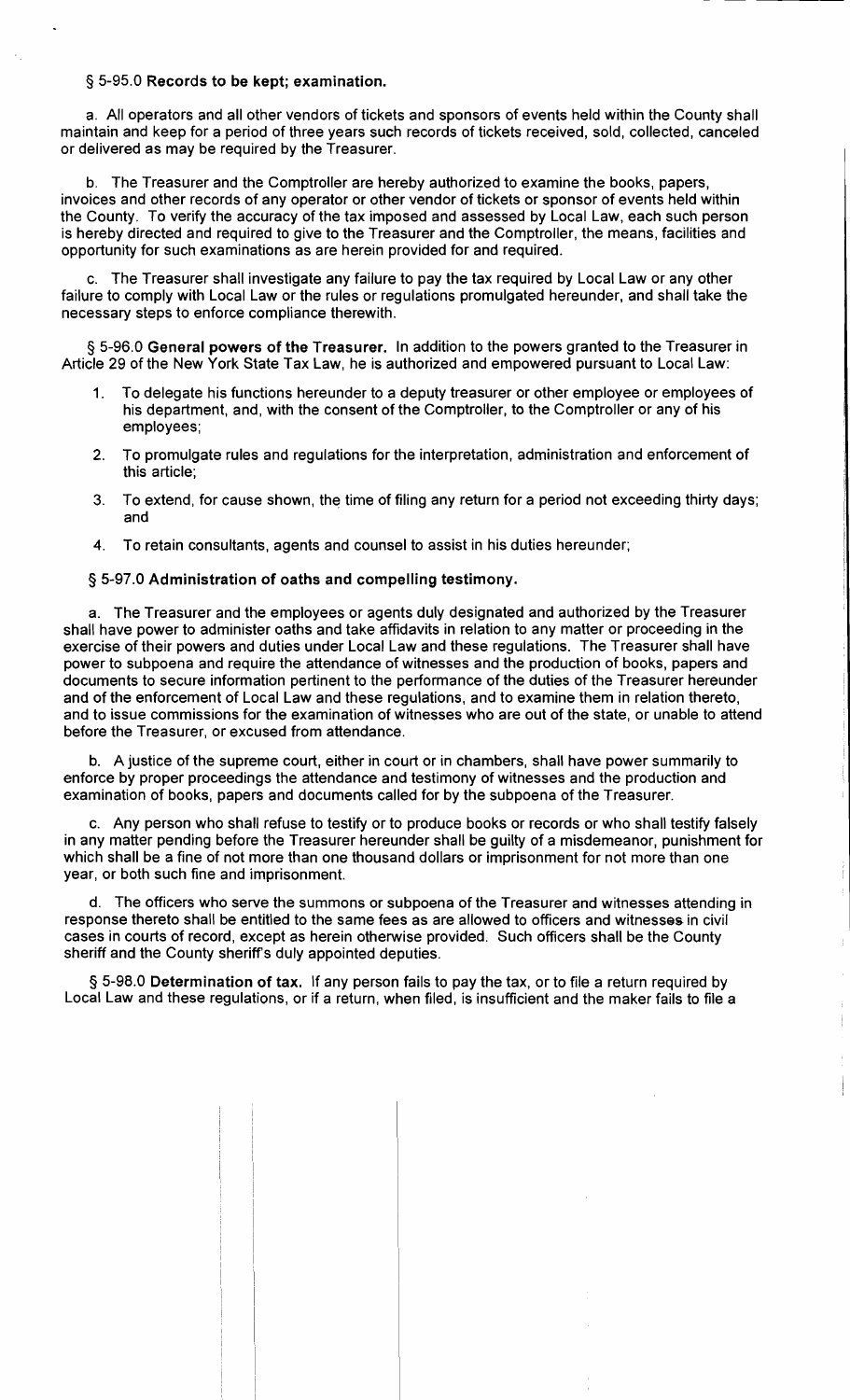corrected or sufficient return within ten days after, the same may be required by notice from the Treasurer. The Treasurer shall determine the amount of tax due from such information as may be obtainable or on the basis of external indices, such as the number of tickets purchased, sold, collected, canceled or on hand, the volume of attendance at similar events and/or other factors. Notice of such determination shall be given to the person liable for the payment of the tax. Such determination shall finally and irrevocably fix the tax unless the person against whom it is assessed shall, within thirty days of the giving or such notice, apply to the Treasurer for a hearing on such determination, or unless the Treasurer shall of his own motion redetermine such tax. After such hearing the Treasurer shall give notice of his decision to the person liable for the tax.

§ 5-99.0 Judicial review. Any final determination of the amount of any tax payable pursuant to Local Law shall be reviewable for error, illegality or unconstitutionality or any other reason whatsoever by a proceeding under article seventy-eight of the Civil Practice Law and Rules if application therefore is made to the supreme court within four months after the giving of the notice of such final determination, provided however, that any such proceeding under article seventy-eight of the Civil Practice Law and Rules shall not be instituted by a taxpayer unless (I) the amount of any tax sought to be reviewed, with such interest and penalties thereon as may be provided for by local law, ordinance, resolution or regulation, shall be first deposited and there is filed an undertaking, issued by a surety company authorized to transact business in this state and approved by the superintendent of insurance of this state as to solvency and responsibility, in such amount as a justice of the supreme court shall approve to the effect that if such proceeding be dismissed or the tax confirmed the taxpayer will pay all costs and charges which may accrue in the prosecution of such proceeding or (II) at the option of the taxpayer, such undertaking may be in a sum sufficient to cover the taxes, interest and penalties stated in such determination, plus the costs and charges which may accrue against such taxpayer shall not be required to pay such taxes, interest or penalties as a condition precedent to the application.

§ 5-100.0 Refunds. The Treasurer shall refund any tax, interest or penalty erroneously, illegally or unconstitutionally collected or paid. No refund shall be granted unless application to the Treasurer therefore is made within one hundred eighty days from the payment thereof. Whenever a refund is authorized by the Treasurer and made by the Treasurer, on the Treasurer's own initiative or after a hearing by the Treasurer, the Treasurer shall state his reasons for the refund in writing. A person shall not be entitled to a hearing in connection with such application for a refund if he has already had a hearing or had been given the opportunity of a hearing as provided in these regulations. No refund shall be made of a tax, interest or penalty paid pursuant to a determination of the Treasurer, unless the Treasurer, after a hearing as in the above section provided on forms on motion, shall have reduced the tax or penalty, or it shall have been established in a proceeding, pursuant to article seventy-eight of the Civil Practice Law and Rules, that such determination was erroneous, illegal, unconstitutional or otherwise improper, in which event a refund without interest shall be made as provided upon the determination of such proceeding. An application to the Treasurer for a refund made as herein provided shall be deemed an application for a revision of any tax, interest or penalty complained of and the Treasurer shall receive evidence with respect thereto. After making his determination the Treasurer shall give notice thereof to the person interested who shall be entitled to maintain a proceeding under article seventy-eight of the Civil Practice Law and Rules in accordance with section 5-99.0, judicial Review.

§ 5-101.0 Remedies; exclusive. The remedies provided by these regulations shall be the exclusive remedies available to any person for the review of tax liability imposed by Local Law and no determination or proposed determination of tax or determination on an application for refund shall be enjoined or reviewed by an action for declaratory judgment, an action for money had and received, or by any legal or equitable action or proceeding other than a proceeding under article seventy-eight of the Civil Practice Law and Rules.

§ 5-102.0 Proceeding to recover tax. Whenever any operator shall fail to pay any tax penalty or interest imposed by Local Law as herein provided the County Attorney shall, upon the request of the Treasurer, bring or cause to be brought an action to enforce the payment of the same on behalf of the